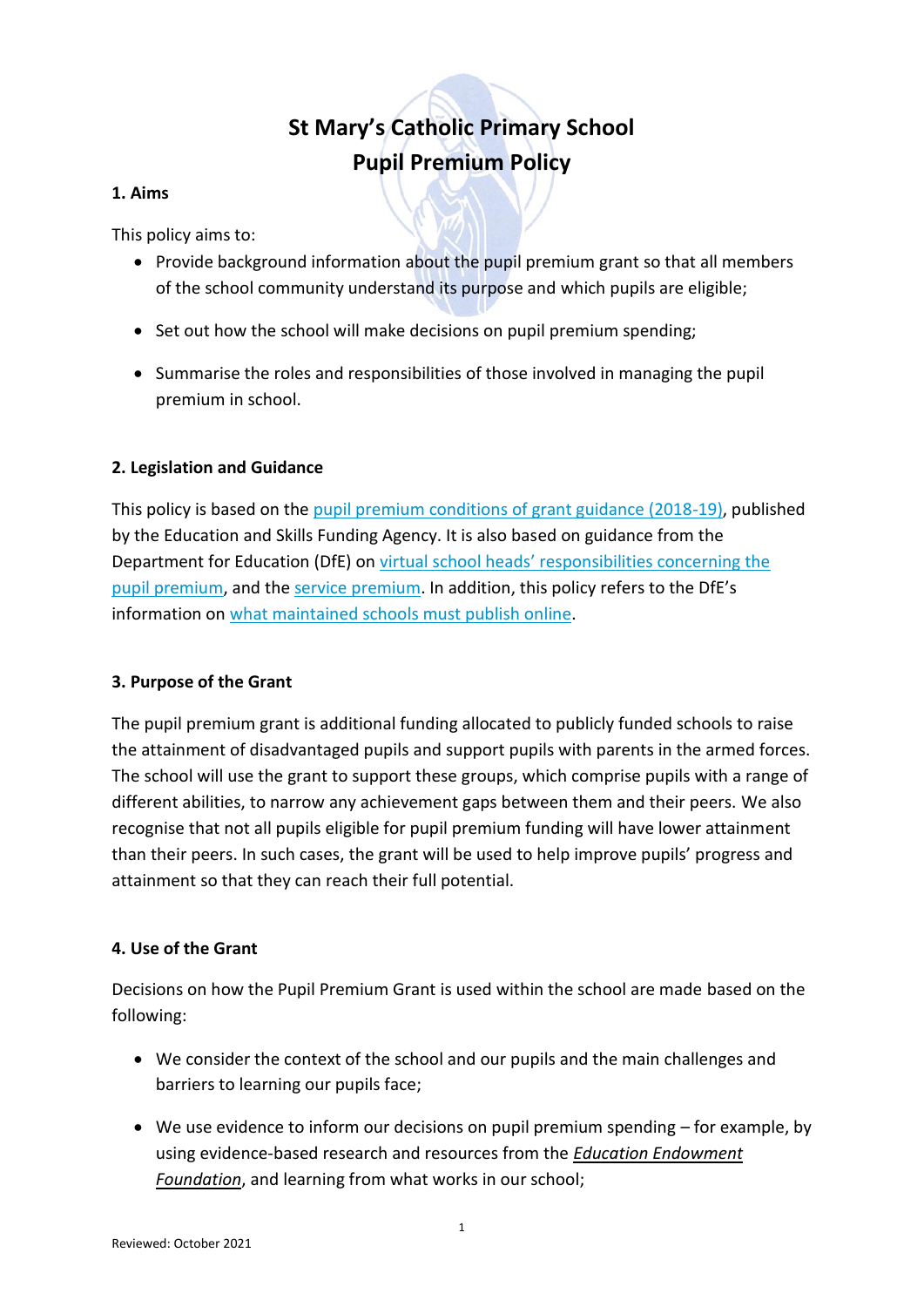- We address a wide range of needs, and take group and individual needs into account;
- We engage with parents to take their views on the needs of their children into account;
- We react to emergency or unexpected situations to provide support if needed;
- We consult closely with Early Help and social care services to identify needs and source provision.

Some examples of how the school may use the grant include, but are not limited to:

- Providing extra one-to-one or small-group support or interventions;
- Providing help with uniform and school clothing;
- Providing Breakfast and After School Club support;
- Employing external professionals to run clubs or support sessions;
- Providing extra tuition where needed, for example, ahead of SATs;
- Funding for transition groups;
- Funding cultural events;
- Funding educational trips and visits or in-school events;
- Providing equipment;
- Funding additional clubs and support for emotional well-being;
- Funding for in-school counselling and emotional well-being support;
- Training for staff to support disadvantaged children and to help raise attainment.

We publish our strategy on the school's use of the pupil premium in each academic year on the school website, in line with the DfE's requirements on what maintained schools must publish online. Our pupil premium strategy and Information on how the school uses the pupil premium is available here:<http://stmarysrcp.medway.sch.uk/pupil-premium-2017/>

### **5. Eligible Pupils**

The pupil premium is allocated to the school based on the number of eligible pupils in Reception to Year 6. Eligible pupils fall into the categories explained below.

### **5.1 Ever 6 Free School Meals**

Pupils recorded in the most recent January school census who are known to have been eligible for free school meals at any point in the last 6 years (as determined by the DfE's latest conditions of grant guidance). This includes pupils first known to be eligible for free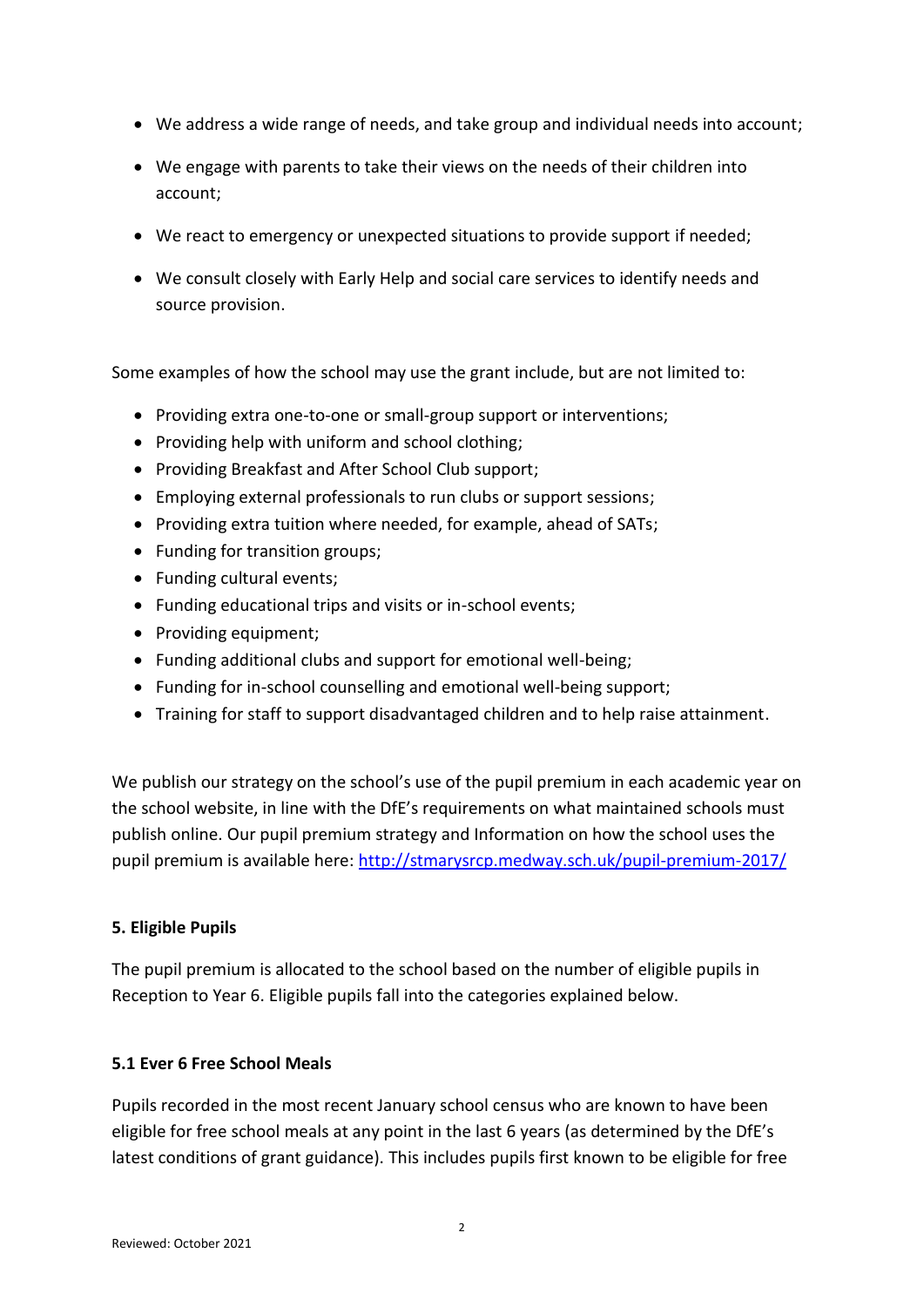school meals in the most recent January census. It does not include pupils who received universal infant free school meals but would not have otherwise received free lunches.

# **5.2 Looked After Children**

Pupils who are in the care of, or provided with accommodation by, a local authority in England or Wales.

# **5.3 Post-Looked After Children**

Pupils recorded in the most recent January census and alternative provision census who were looked after by an English or Welsh local authority immediately before being adopted, or who left local authority care on a special guardianship order or child arrangements order.

# **5.4 Ever 6 Service Children**

Pupils:

- With a parent serving in the regular armed forces;
- Who have been registered as a 'service child' in the school census at any point in the last 6 years (as determined by the DfE's latest conditions of grant guidance), including those first recorded as such in the most recent January census;
- In receipt of a child pension from the Ministry of Defence because one of their parents died while serving in the armed forces.

# **6. Roles and Responsibilities**

# **6.1 Headteacher, Inclusions Leader and Senior Leadership Team**

The Headteacher, Inclusions Leader and Senior Leadership Team are responsible for:

- Keeping this policy up to date, and ensuring that it is implemented across the school;
- Ensuring that all school staff are aware of their role in raising the attainment of disadvantaged pupils and supporting pupils with parents in the armed forces;
- Planning pupil premium spending and keeping this under constant review, using an evidence-based approach and working with virtual school heads where appropriate;
- Monitoring the attainment and progress of pupils eligible for the pupil premium to assess the impact of the school's use of the funding;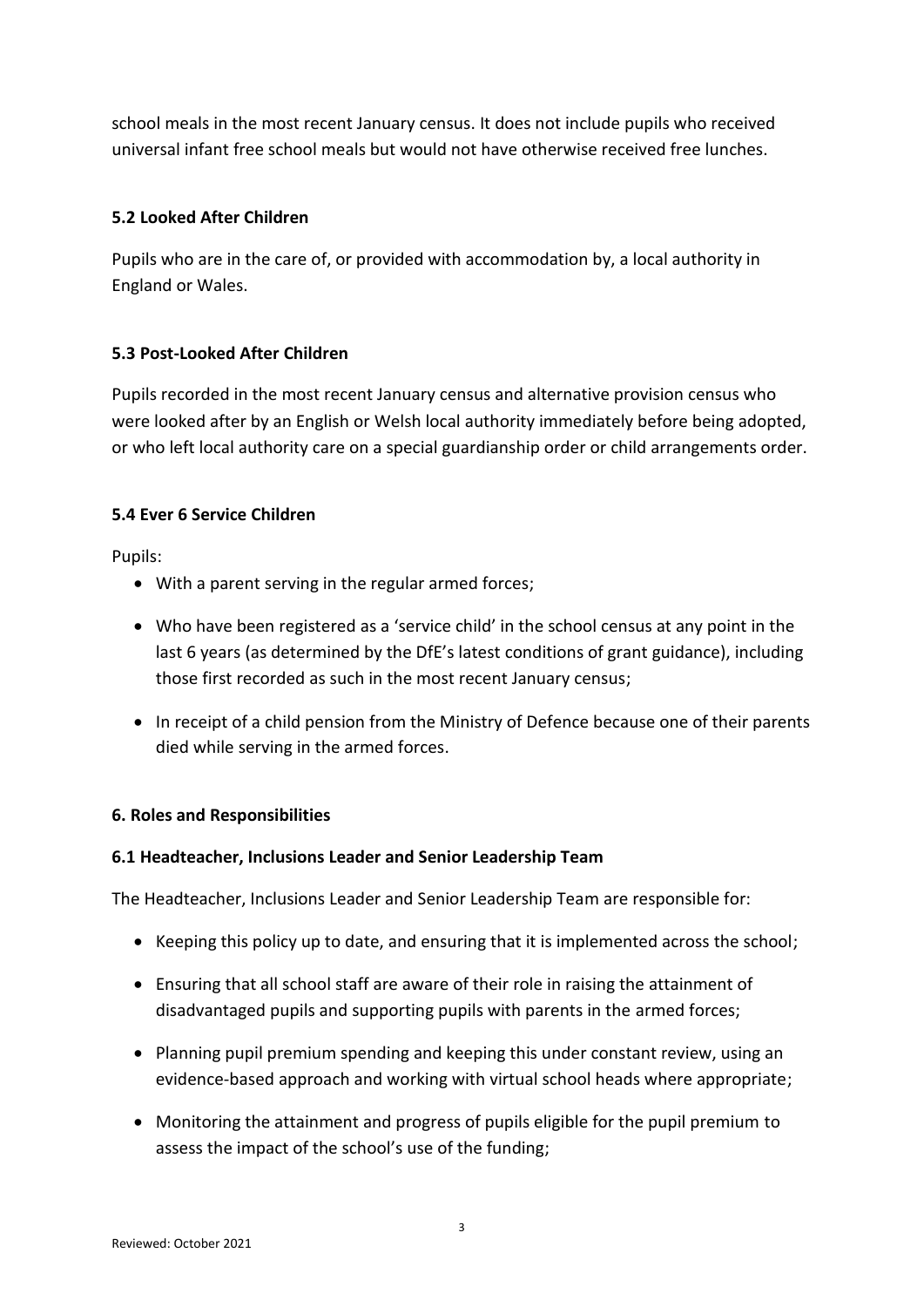- Reporting on the impact of pupil premium spending to the governing board on an ongoing basis;
- Publishing the school's pupil premium strategy on the school website each academic year, as required by the DfE;
- Providing relevant training for staff, as necessary, on supporting disadvantaged pupils and raising attainment.

## **6.2 Governors**

The Governing Body is responsible for:

- Holding the Headteacher to account for the implementation of this policy;
- Ensuring the school is using pupil premium funding appropriately, in line with the rules set out in the conditions of grant;
- Monitoring the attainment and progress of pupils eligible for the pupil premium, in conjunction with the Headteacher, to assess the impact and effectiveness of the school's use of the funding;
- Monitoring whether the school is ensuring value for money in its use of the pupil premium;
- Challenging the Headteacher to use the pupil premium in the most effective way;
- Setting the school's ethos and values around supporting disadvantaged members of the school community.

### **6.3 Other School Staff**

All school staff are responsible for:

- Implementing this policy on a day-to-day basis;
- Setting high expectations for all pupils, including those eligible for the pupil premium;
- Identifying pupils whose attainment is not improving in response to interventions funded by the pupil premium, and highlighting these individuals to the senior leadership team;
- Sharing insights into effective practice with other school staff.